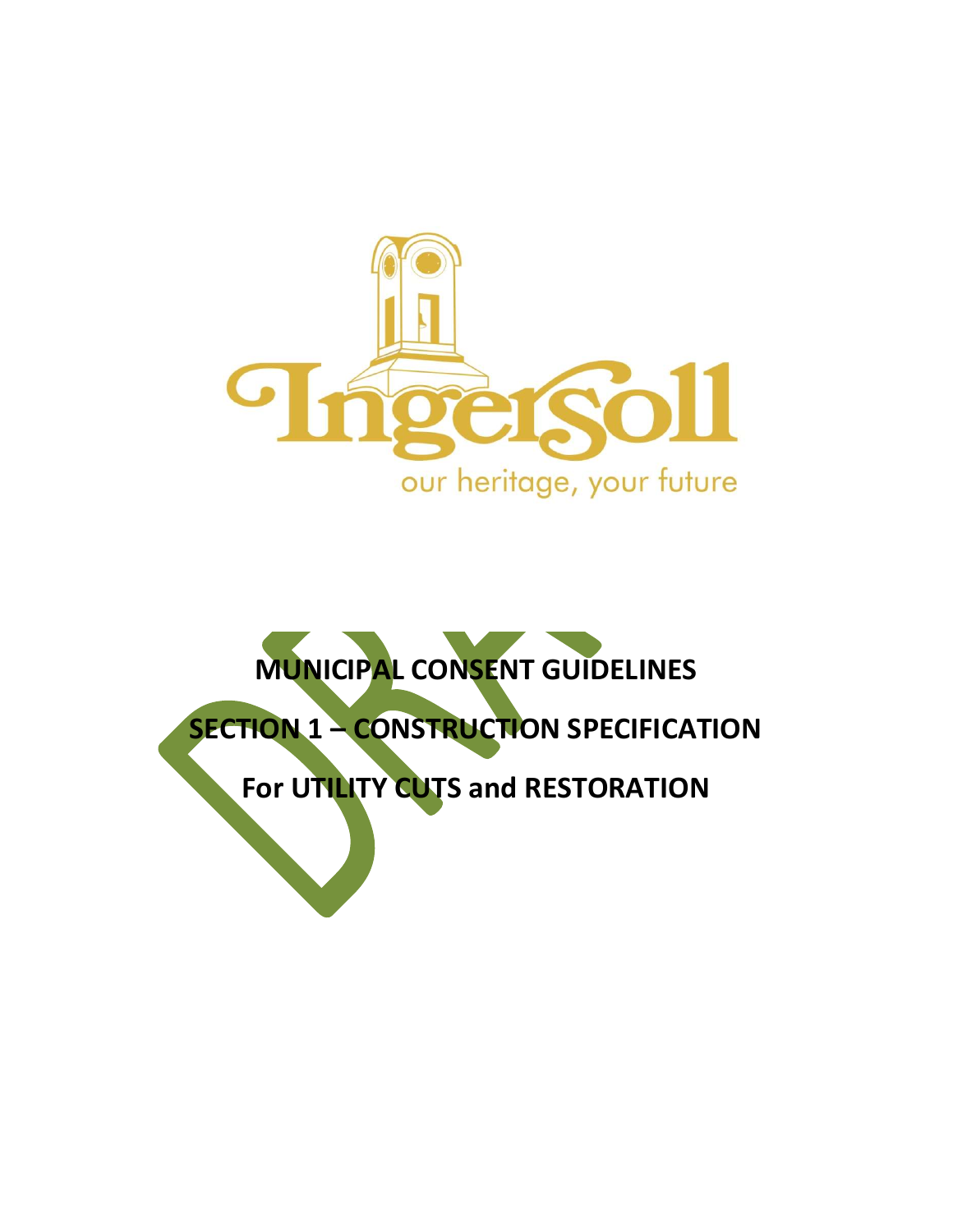# **TABLE of CONTENTS**

| 1.0  | 1              |
|------|----------------|
| 1.1  | 1              |
| 1.2  | $1 - 3$        |
| 1.3  | $\overline{3}$ |
| 1.4  | $3 - 4$        |
| 1.5  | 5              |
| 1.6  | $6 - 9$        |
| 1.7  | 9              |
| 1.8  | $9 - 13$       |
| 1.9  | 13             |
| 1.10 | 13             |
| 1.11 | 14             |
|      |                |
|      |                |
|      |                |
|      |                |
|      |                |
|      |                |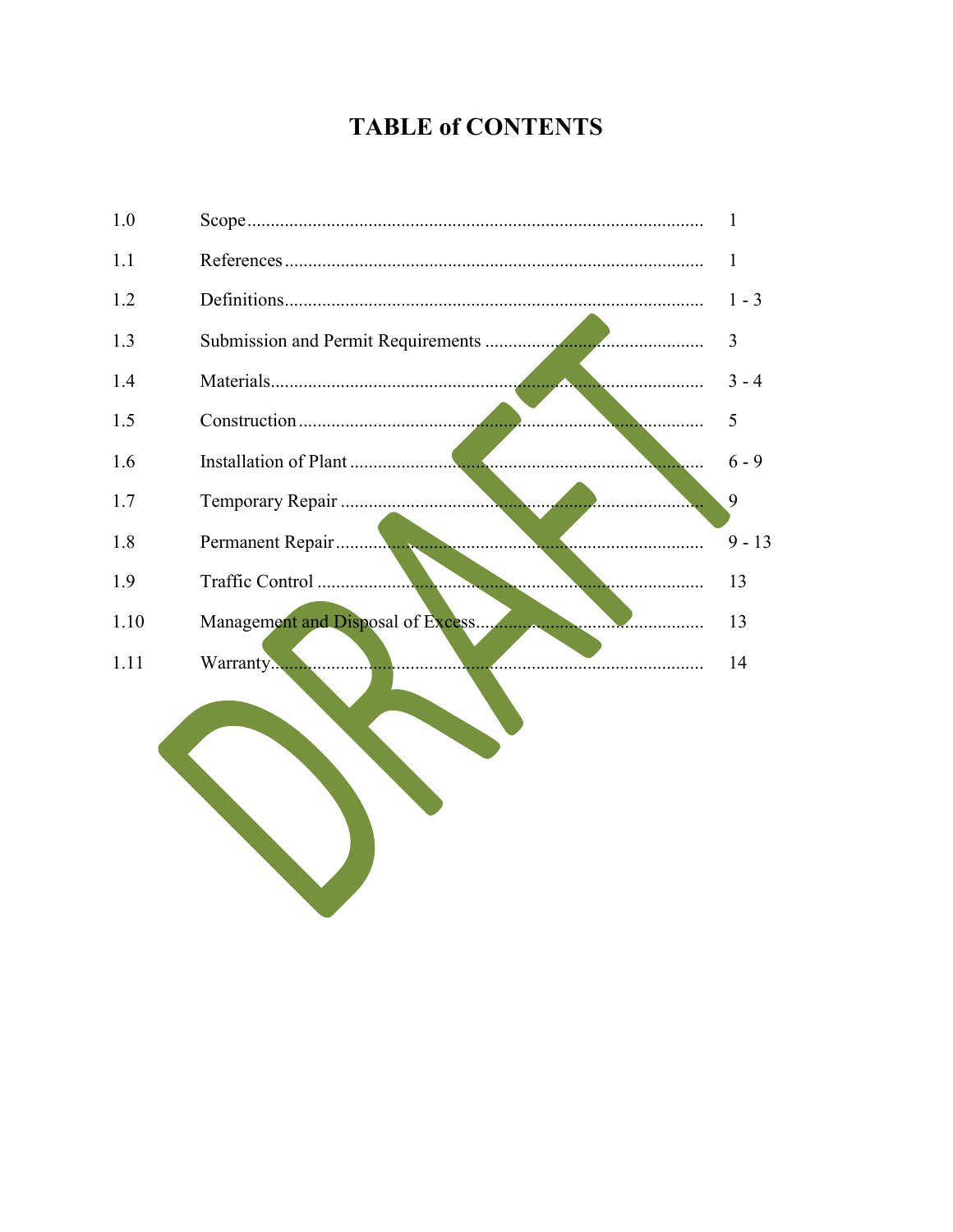#### 1.0 Scope

This Specification covers the requirements for utility cutting, excavating, backfilling, and repair to Town of Ingersoll streets.

#### 1.1 References

This specification refers to the latest version of the following standards, specifications or publications:

MCR Municipal Consent Requirements Ontario Provincial Standard Specifications OPSS 180 - Management and Disposal of Excess Material Ontario Traffic Manual Book 7 Temporary Conditions

#### 1.2 Definitions

For the purpose of this specification, the following definitions apply:

Applicant: means a person applying for a permit or other consent to cut a street. This shall be extended, where applicable, to include the Applicant's direct employees and its agents, consultants and contractors.

**Boulevard:** means that part of a public street that is not used, or intended to be used, for vehicle travel by the general public, and that is situated between the travelled portion of the road and the adjoining Property line.

Contraction Joint: means a cut or formed joint to regulate the location and degree of cracking in the plane of the pavement.

Deep trench: means a trench deeper than 1.2 m

Emergency Work: means work within a street that must be completed immediately due to health or safety concerns or because the provision of essential services is endangered.

Essential Services: means energy (including, but not limited to, natural gas and electricity), water, sanitary sewage, traffic control, and the following communication services: 911 service, communications for financial transactions, business networks, and Internet.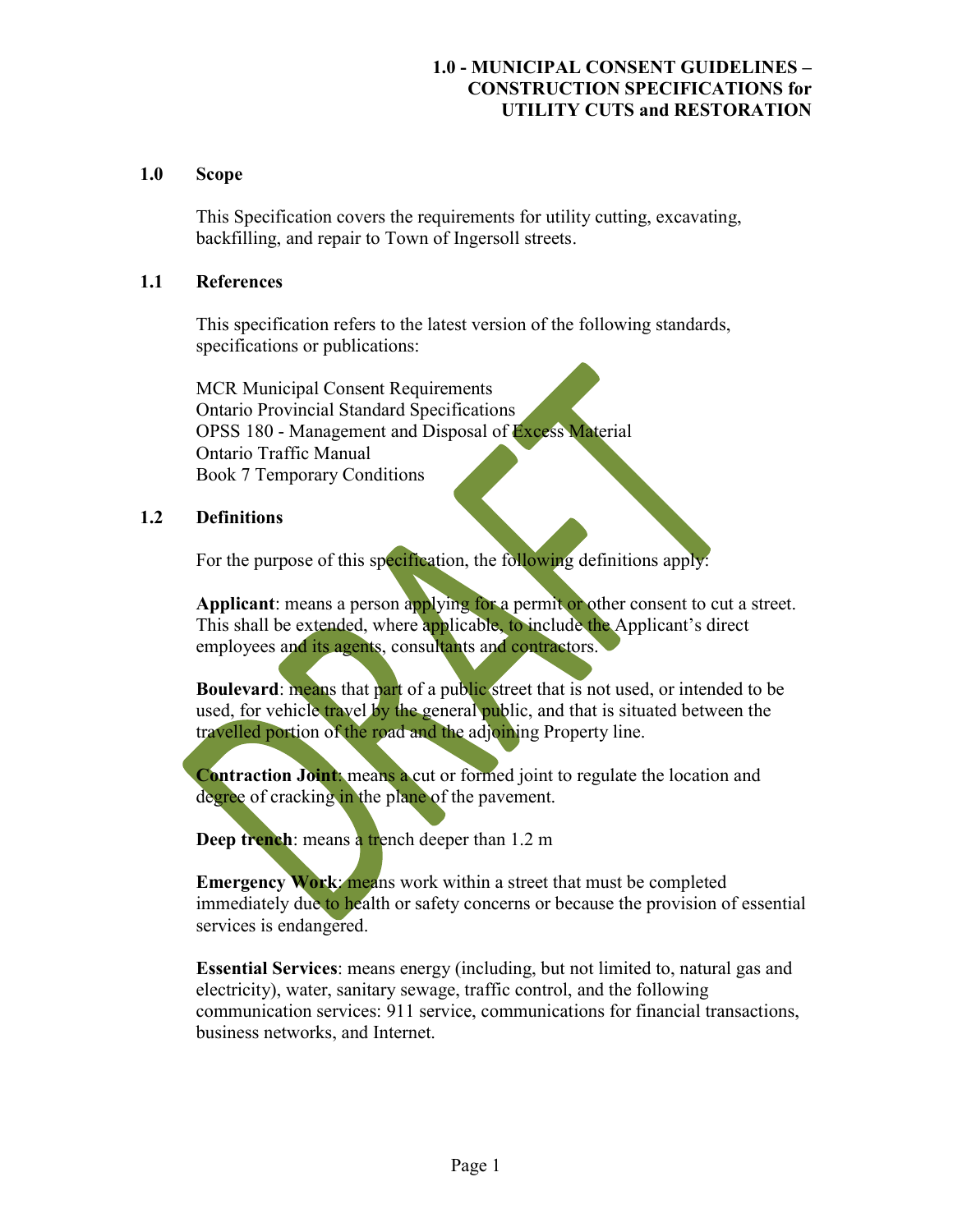# 1.2 Definitions (cont'd)

Excavating: means the breaking, digging up, tearing up, tunneling, boring, coring, cutting into or removing any portion of the surface or subsurface of the street, including pavement, sidewalk, curb and gutter or landscaping.

Expansion Joint: means a physical separation between the concrete and appurtenances, or between parts of the sidewalk or raised median, which allows both horizontal and vertical movement.

Narrow trench: means the width of a trench is less than or equal to 350 mm

Native Material: means excavated material for placement into the exact location from which it was removed.

Permanent Repair: means the process whereby a cut and/or excavation is reinstated to a condition which requires no further repair.

Plant: means any poles, cables, pipes, conduits, ducts, pedestals, regulators, towers, wires, vaults, maintenance holes, hand holes, support structures and or other appurtenances or ancillary facilities or structures used for the provision of telecommunications, internet, energy, water, waste water, fuel and/or other materials. Any encasement, steel plating or other non-excavatable material shall be considered to be part of the plant.

Road: means the portion of the street designed, improved and ordinarily used by vehicle traffic. The terms pavement and roadway shall have the same meaning as road.

Shallow trench: means the depth of trench is less than or equal to 1.2 m

Sidewalk: means that part of a public street located within the boulevard that is improved for the exclusive use of pedestrians.

Street: means a common and public highway, street, avenue, parkway, driveway, bridge, any part of which is intended for or used by the general public for the passage of vehicle and includes the area between the lateral property lines thereof. The term Town's public road allowance or right-of-way shall have the same meaning as street.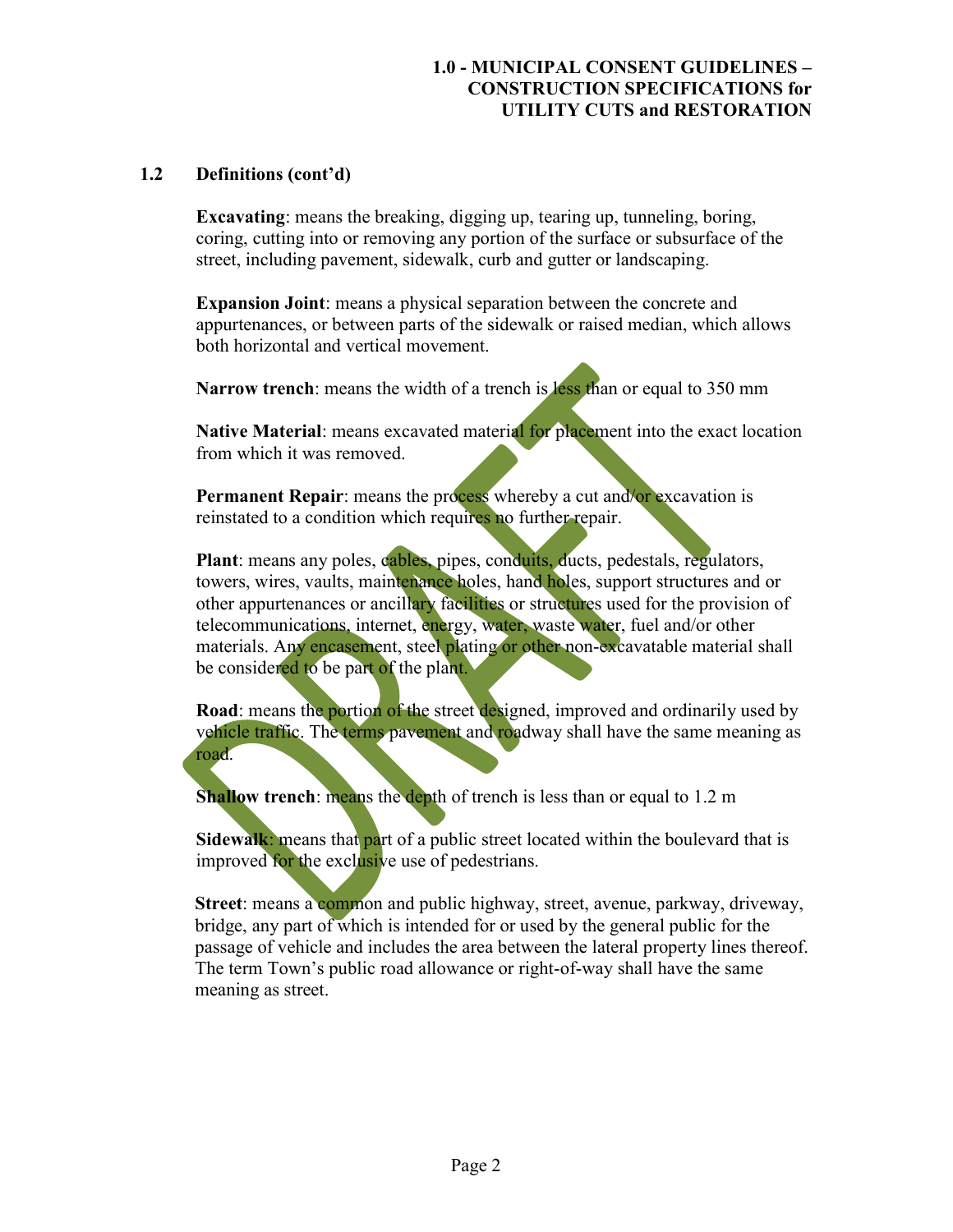# 1.2 Definitions (cont'd)

Suitable Backfill Material: means the native materials or imported granular materials that can be used as utility trench backfill materials in lieu of unshrinkable fill as defined in this specification.

Temporary Repair: means the process whereby a cut and/or excavation is reinstated as a temporary measure pending completion of a permanent repair.

Town: means the Town of Ingersoll

Unshrinkable Fill: means a mixture of aggregates, cementing material and water, with or without chemical admixtures.

Utility Company: means a company owning, operating and maintaining plant in the public Right-of- Way.

Wide trench: means a trench wider than 350 mm

#### 1.3 Submission and Permit Requirements

For submission and permit requirements to make an installation within the Town of Ingersoll streets please refer to the Town's current Municipal Consent policy.

#### 1.4 Materials

#### Supply of Materials

Unless otherwise specified, the Applicant / Contractor shall supply all materials necessary for the execution and completion of the work.

#### Unshrinkable Fill

The materials for the production of Unshrinkable Fill shall meet the Town's minimum standards and may be tested, and any material that does not meet the requirements will be removed and replaced at the Contractor's expense. All costs associated with the removal and replacement of deficient Unshrinkable Fill shall be borne by the Applicant / Contractor, including the cost of administration and retesting.

Traffic shall not be permitted to travel directly onto the surface of the Unshrinkable Fill. Detours must be set up until the fill has cured.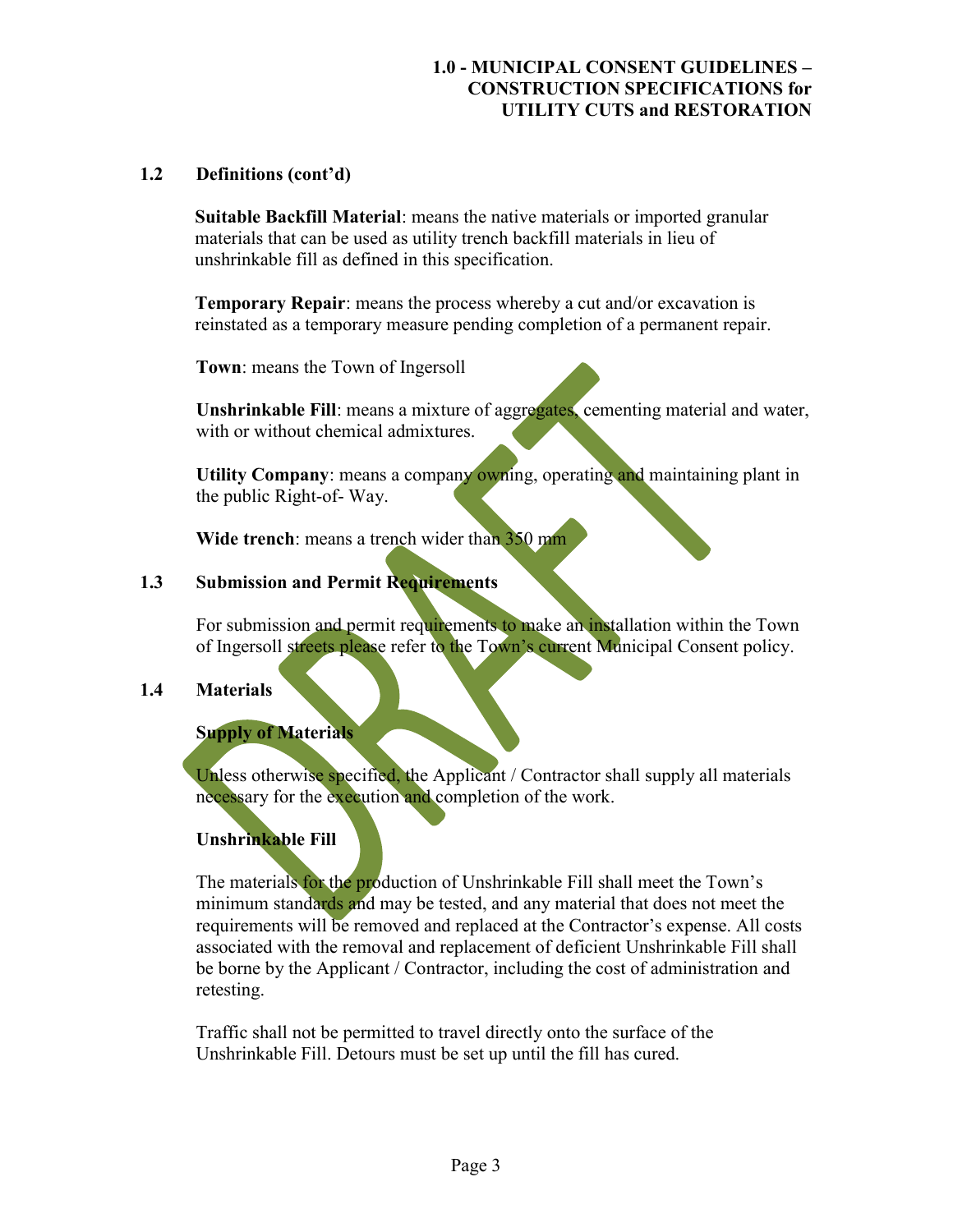#### 1.4 Materials (cont'd)

#### Suitable Backfill Materials

Imported Granular Materials

Granular materials may be imported for use as trench backfill provided the imported materials meet the requirements of OPSS MUNI 1010.

Existing Material in Trench

Materials excavated during trench construction may be considered for reuse as trench backfill where permitted by the Town Engineer. The materials shall have suitable physical and environmental properties; and the materials should be properly managed during construction. The excavated materials that may be considered for reuse as backfill include either a suitable existing granular material or a suitable existing cohesive material. The physical properties of the materials shall meet the following requirements:

- the material is free of any obvious objectionable or deleterious materials such as topsoil, organics, wood chips and metal pieces if the material is to be used in trenches located under a pavement Note: material containing topsoil or organics, is acceptable when backfilling within sodded or soil surfaces in the boulevard.
- $\bullet$  the material is free of large pieces of rock or boulders
- the material is free of shale pieces
- the compaction equipment deployed on site is able to compact the material to its required density
- the material is not considered to be frost susceptible
- the material is not wet, frozen or lumpy

All excavated materials to be reused as trench backfill shall be managed to prevent contamination, and shall be protected to preserve or maintain its moisture condition.

Where the excavated material has been identified to be contaminated, the Contractor shall comply with all applicable legislation. Contaminated soil must not be used as backfill and must be disposed of off-site according to the applicable requirements.

When the suitability of excavated material for reuse is in dispute, the Town, in its sole discretion, shall determine the suitability of the material based on the physical properties mentioned in this section and as recommended in a report, submitted by the Applicant, from a geotechnical consultant for Unshrinkable Fill.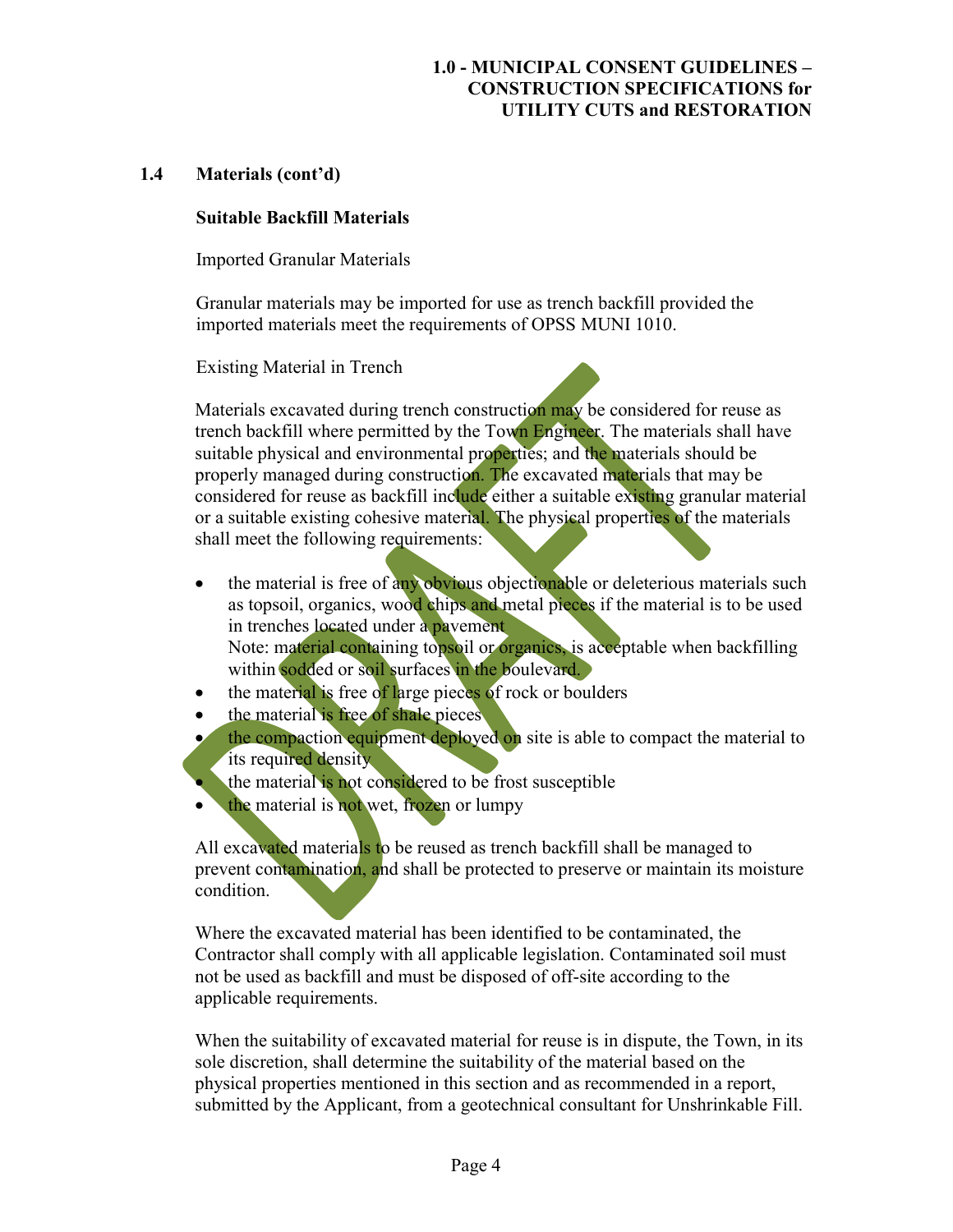# 1.5 Construction

Repair Responsibility According to Surface Types

| <b>Surface</b>   | <b>Material</b>              | <b>Repair Responsibility</b> |                         |
|------------------|------------------------------|------------------------------|-------------------------|
| <b>Type</b>      |                              | <b>Temporary Repair</b>      | <b>Permanent Repair</b> |
| Road<br>Pavement | Asphalt                      | Applicant                    | Town                    |
|                  | Concrete                     | Applicant                    | Town                    |
| Sidewalk         | Asphalt                      | Applicant                    | Town                    |
|                  | Concrete                     | Applicant                    | Town                    |
| Curb             | Asphalt                      | Applicant                    | Town                    |
|                  | Concrete                     | Applicant                    | Town                    |
| Boulevard        | Asphalt                      | Applicant                    | Town                    |
|                  | Concrete                     | Applicant                    | Town                    |
|                  | Interlock Brick/Stone        | Applicant                    | Applicant               |
|                  | Sod                          | Applicant                    | Applicant               |
|                  | Landscaped                   | Applicant                    | Applicant               |
| Driveway         | Asphalt                      | Applicant                    | Town                    |
|                  | Concrete                     | Applicant                    | Town                    |
|                  | Pressed / Colour Concrete    | Applicant                    | Applicant               |
|                  | <b>Interlock Brick/Stone</b> | Applicant                    | Applicant               |
|                  | Sod                          | Applicant                    | Applicant               |

Notes:

Any repairs on private property shall be the responsibility of the Applicant, unless directed by the Town.

All work performed by the Applicant or its contractor shall be carried out in accordance with the Town's standards and applicable specifications.

Restoration of areas with decorative or specialized surfaces, landscaping, and subsurface treatments such as snow melting systems, sprinkler systems, granite pavers, etc. shall be the responsibility of the Applicant.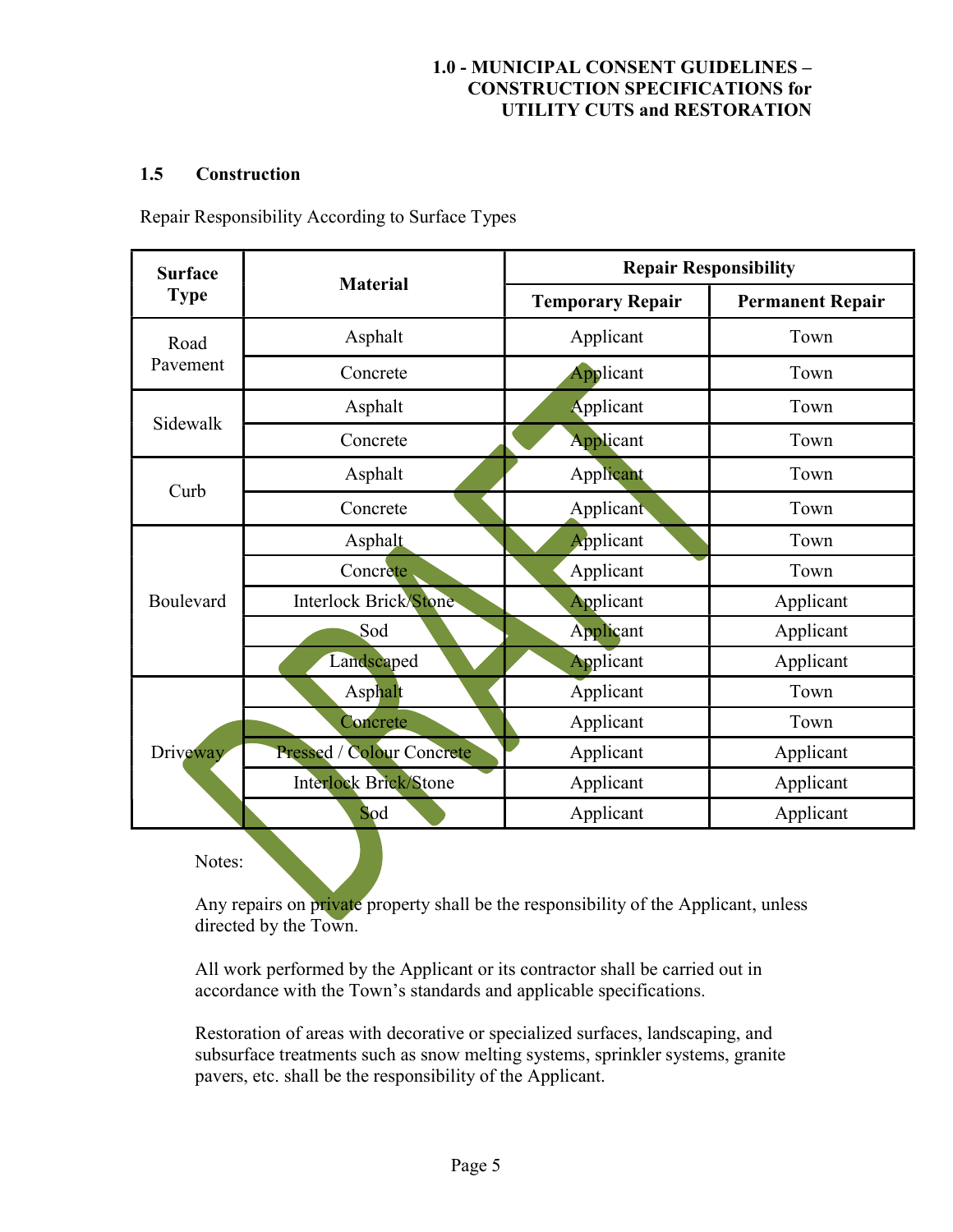#### 1.6 Installation of Plant

#### Sawcutting of Pavement, Sidewalk, Curb and Driveway

Unless judged unfeasible, the sawcut area shall have a maximum of four sides that are all parallel or perpendicular to the direction of travel. Saw cuts shall be straight and vertical to the full depth of the asphalt and concrete layers of the pavement.

Sawcutting operations shall be performed with suitable equipment and methods and not with heavy machinery or jackhammers that may cause damage to the surrounding road.

Saw cutting shall stop at, or just short of, corners to avoid overcutting. After saw cutting the edges, removal of pavement materials shall be performed with care to avoid lifting and breaking the road pavement beyond the sawcut borders.

# Excavation

During the installation of any Plant, excavation equipment with stabilizers shall be suitably outfitted to prevent damage to the pavement surface or else wood or rubber pads shall be placed on the road to support the stabilizers. Any damage to the street attributable to the Applicant's work shall be repaired, at the Applicant's expense, in conjunction with the utility cut.

Excavation shall not extend beyond the limits of the sawcut area. Care is to be taken to ensure that undermining of the adjacent pavement, curb and sidewalk is minimized. Where the pavement, curb and/or sidewalk are undermined by construction activities or from other causes, these undermined areas shall be filled and the settled structures shall be restored to their original grades at the expense of the Applicant.

Where necessary, bracing, shoring and/or sheeting shall be used in accordance with the Occupational Health and Safety Regulations, to support the sides of the excavation and to prevent any movement that could damage other services, adjacent pavements, sidewalks, etc. This excavation support system shall be removed as backfilling proceeds to eliminate voids between the fill and adjacent soils. Appropriate restoration of all displaced services to their original positions is the responsibility of the Applicant. The Applicant / Contractor shall, at its own expense, provide adequate support and protection of the underground and above ground plant and structures that exist inside the excavation and in the vicinity of the excavated area. Any damage to plant or structures attributable to the Applicant / Contractor's work shall be repaired to the satisfaction of the Town and/or the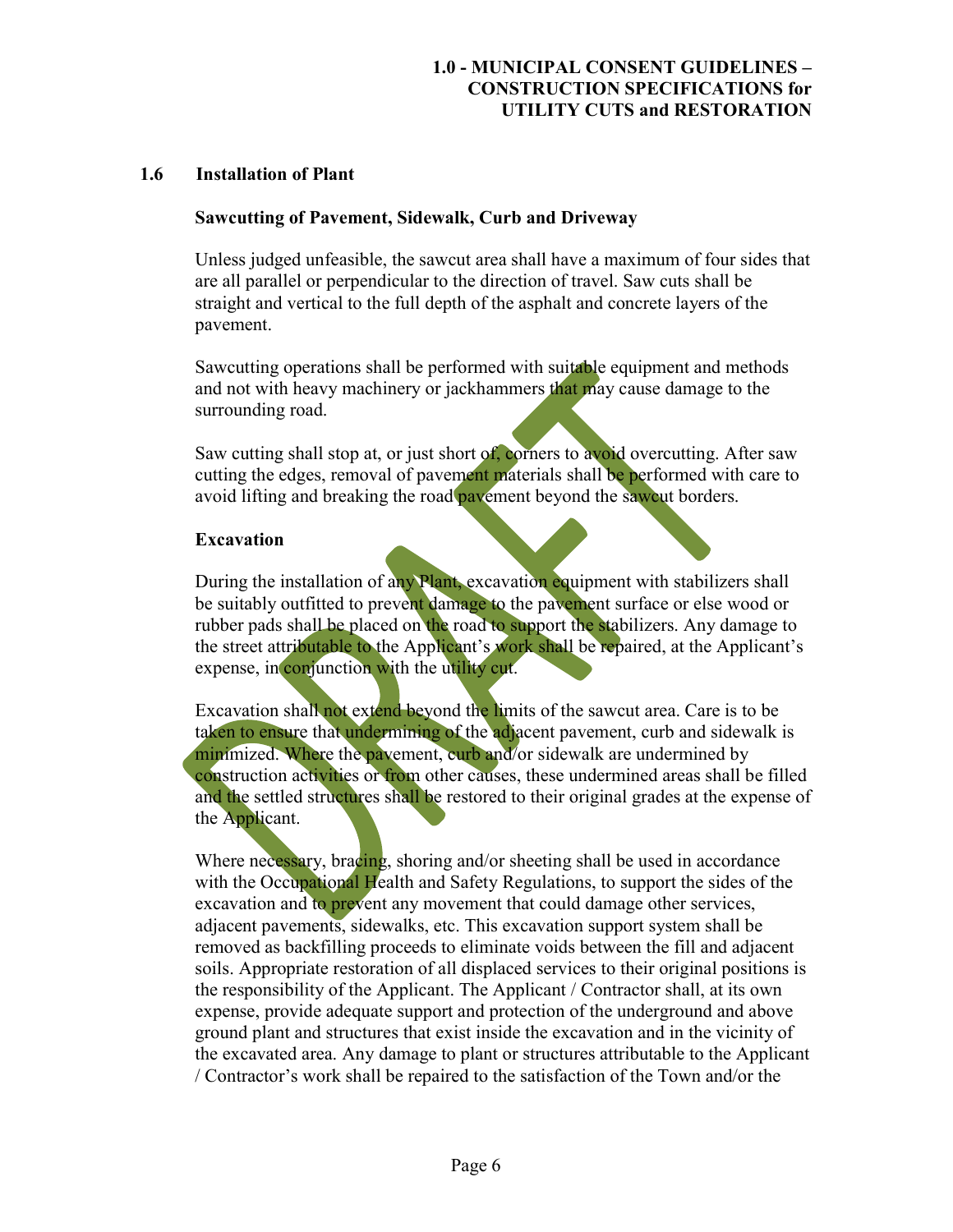# 1.6 Installation of Plant (cont'd)

owner(s) of the damaged plant or structures, at the Applicant / Contractor's expense, in conjunction with the utility cut.

Except where native cohesive material is to be used for backfill, as permitted by the Town and/or under the conditions of this specification, stockpiling of excavated material within Town Streets is not permitted under any circumstances for any length of time. All excavated material shall be loaded directly into appropriate haulage trucks and disposed of off-site immediately upon removal. The Applicant shall remove, transport and dispose of all excavated materials in accordance with the latest Ontario Environment Protection Acts and, where appropriate, the Occupational Health and Safety Act.

# Inspection of Excavation

Prior to backfilling, the Applicant shall inspect the utility cut excavation to ensure the following minimum requirements are met:

- the edges of the pavement have been saw cut in a straight line and to the full depth of the pavement, or if permitted, to partial depth in composite pavement
- the bottom of the trench has been compacted and is free of water before the bedding material is placed
- all loose or wet material at the bottom of the trench has been removed and replaced with suitable bedding materials
- pipe bedding, pipe cover and compaction to the bedding and cover have been carried out to Town's or utility agency's requirements
- necessary shoring/bracing meeting Ontario Health and Safety Acts and Regulations has been used to prevent the trench from cave-in and to protect adjacent services, pavement and sidewalk
- undermining of the adjacent pavement and sidewalk has been prevented /repaired

# Protection of Excavation

All excavations must be backfilled to match the adjacent grade or properly protected at the end of each working day.

This will include all signage, fencing and delineation required if not completely backfilled for overnight or more than a 24hr period, and supplied by the Applicant.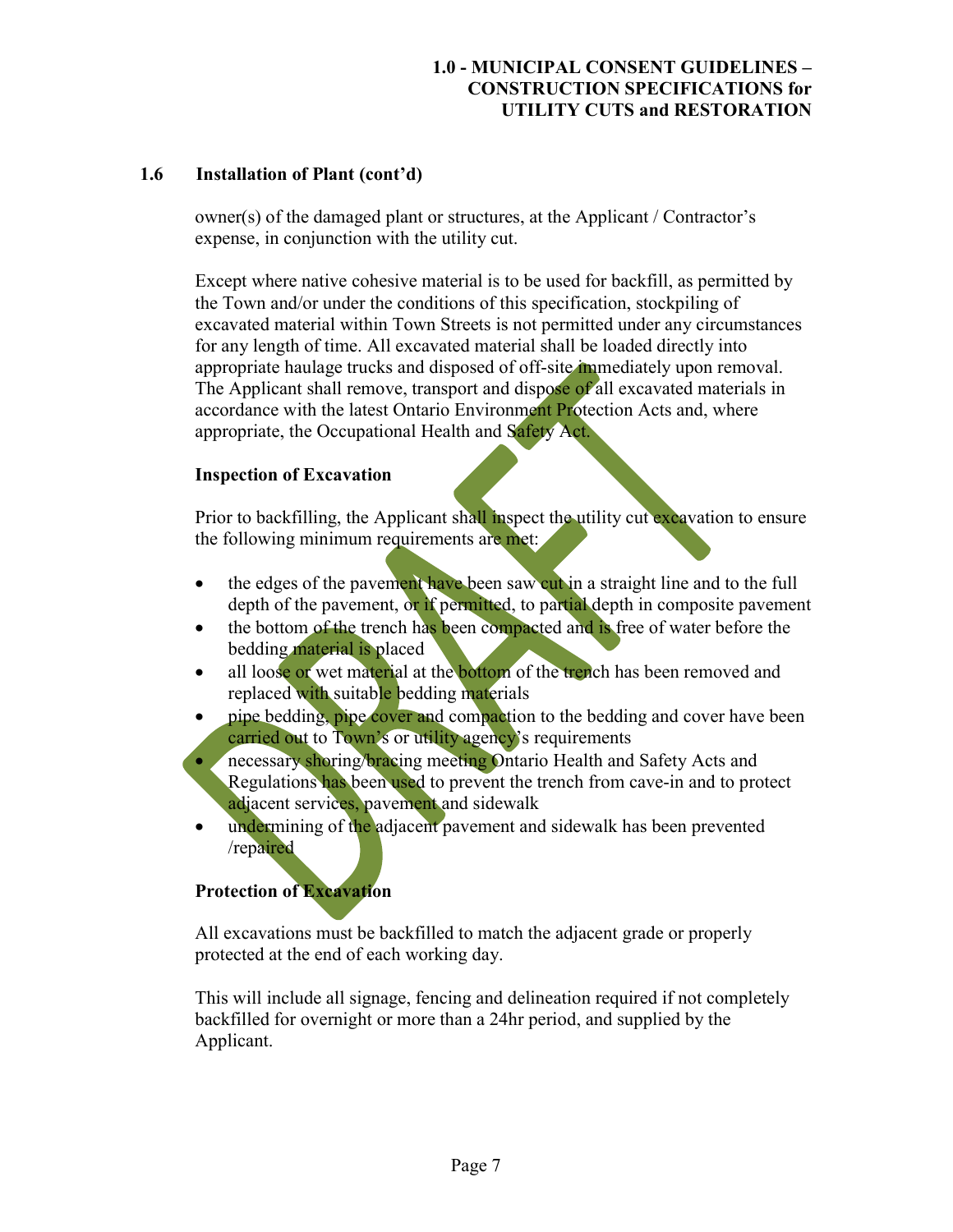# 1.6 Installation of Plant (cont'd)

The Town of Ingersoll will not supply protection for the Applicant or their contractors. If the Town deems the protection unsafe or not to Town standards, the Applicant will be notified and given proper time to rectify.

If the Town is unable to contact the Applicant or the Applicant denies the requested work, the Town will complete the required work and the Applicant will be charged accordingly.

# Backfilling

Bedding and covering material shall be compacted to at least 95% of its Standard Proctor Maximum Dry Density, or in accordance with the Applicant's installation requirements, whichever is greater.

If Unshrinkable Fill is used, backfill trench with Unshrinkable Fill to within 75 mm of the top of the existing surface.

If temporary shoring/bracing has been used to support adjacent infrastructure, it shall be removed in a safe manner continuously as backfilling proceeds.

# Backfilling in Pavements

If suitable backfill material is to be used, backfilling shall be carried out in uniform lifts not exceeding 150 mm loose thickness.

Each lift of suitable backfill material shall be compacted to a minimum of 95% of its Standard Proctor Maximum Dry Density, or in accordance with the Applicant's utility agency installation requirements, whichever is greater.

For temporary restoration of pavements, suitable backfill materials shall be brought to within 75 mm of the top of the existing surface.

The type of backfilling required in utility cuts made in road pavements shall be as follows:

- Where suitable native backfill is used, compacted to 95% of its Standard Proctor maximum dry density, shall be placed immediately to existing subgrade level. The sub-grade material must be replaced in thicknesses that meet existing conditions. The Applicant is to contact the Town to verify sub-grade thickness pertaining to cut.
- The use of Unshrinkable Fill shall be used in roadways where deemed necessary by the Town.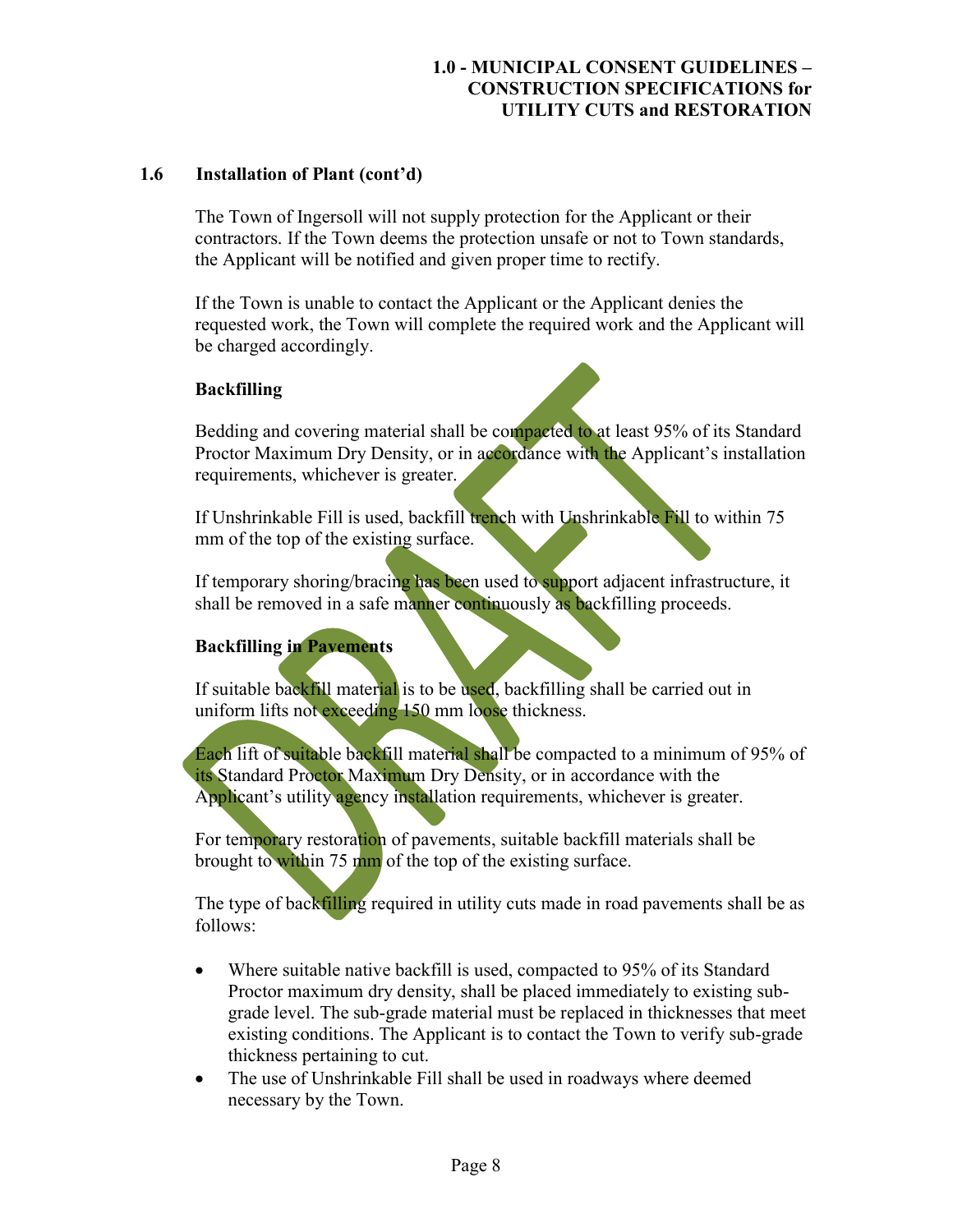# 1.6 Installation of Plant (cont'd)

#### Backfilling in Boulevards

For all boulevard areas, only suitable native material or Granular B shall be used. Backfill material shall be placed in lifts not exceeding 200 mm loose thickness and each lift shall be compacted to 95% of its Standard Proctor Maximum Dry Density.

# 1.7 Temporary Repair

Unless otherwise specified, backfill material shall be brought to within 50mm below the existing surface. The remainder of the trench shall be filled with compacted cold mix asphalt meeting OPSS 309.04.01 as a mean for temporary pavement restoration.

Unless otherwise specified, all temporary repairs shall be CL mix asphalt. The mix shall be mechanically compacted and neatly match the finished grade of the existing pavement or sidewalk.

It is the Applicant's or their Contractor's responsibility to maintain the temporary repair until a permanent repair can be made.

# 1.8 Permanent Repair

# Extent of Permanent Restoration

Notwithstanding the following, the nature and extent of the required reinstatement of the cuts will be at the sole discretion of the Town based upon field assessment of the section of roadway prior to the permanent reinstatement.

#### **Pavement**

Wherever a utility cut is parallel to and coincides with a wheel path, the cut shall be extended to include the wheel path.

If a utility cut is located within 1.0 m of a curb or construction joint, such that the integrity of the adjacent pavement/base may be compromised, the permanent restoration will include the removal of the adjacent road base to the edge of the curb or construction joint. In all cases, the permanent repairs shall match the cross-section of the adjacent pavement.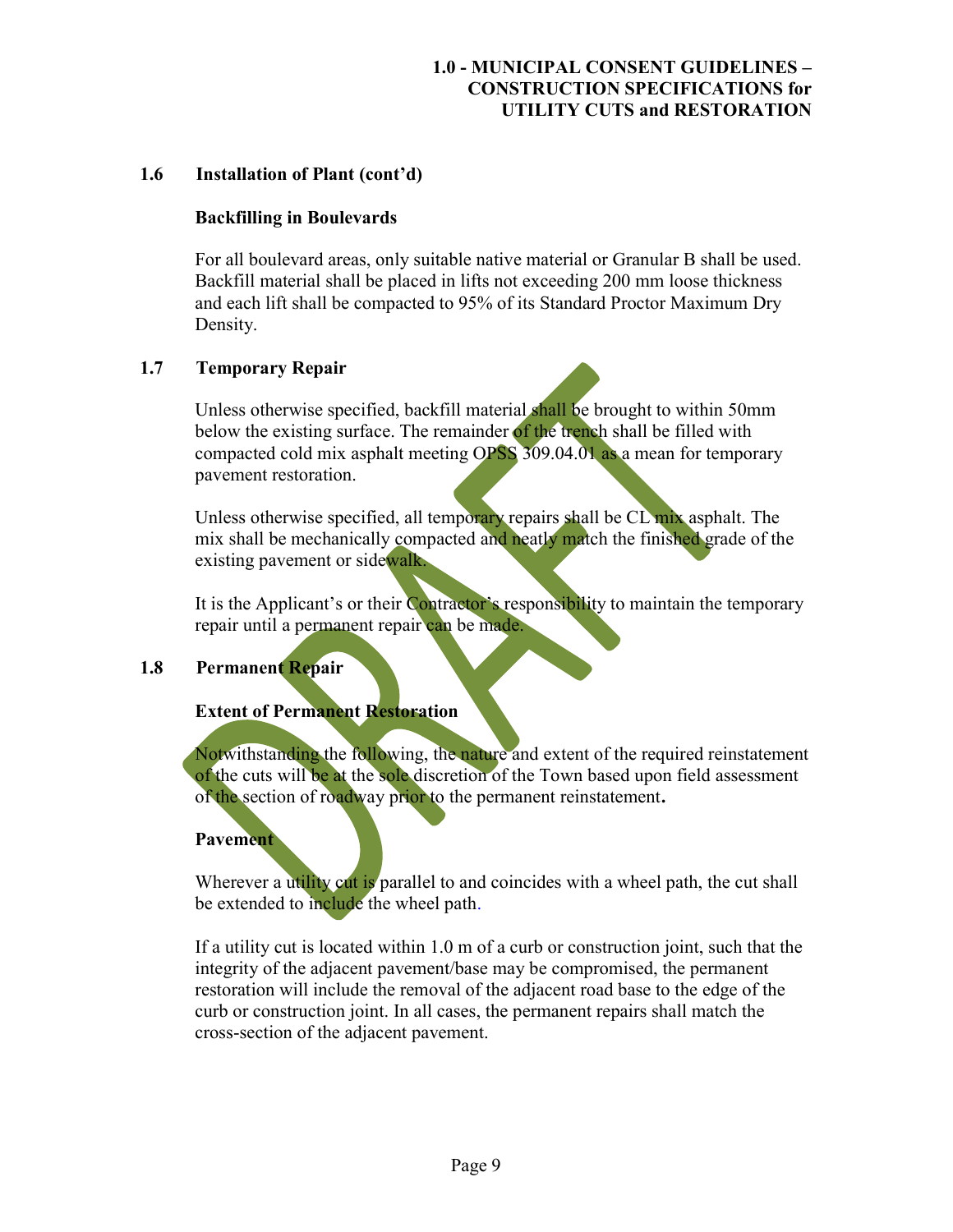# 1.8 Permanent Repair (cont'd)

Pavements with extensive trenching or numerous cuts may require milling and paving to address one or more of the following issues: to restore the quality of the driving surface; to eliminate visual impact of significant road cutting; and/or to better preserve the service-life of a pavement that has experienced excessive cutting.

For longitudinal trenches, whether in the wheel path or otherwise, the affected lane will be milled and paved for the length of the trench plus an additional 1.5 metres at either end of the trench. If however, the total length of all trenches within a street block is: equal to or greater than 75% of the block's length (for block lengths exceeding 250 metres) or equal to or greater than 60%(for block lengths less than or equal to 250 metres), then the total length of the block will be milled and paved (i.e., between block intersections).

Milling of the surface course, in any of the aforementioned cases, will be a minimum of 3.0 metre width in order to accommodate the placement of the asphalt surface course with a mechanical spreader.

If the longitudinal trench affects two lanes, then both lanes will be milled and paved for lengths defined above.

Where a series of transverse cuts, pits or shafts occur in close proximity along a roadway (i.e., within 12 metres of each other or less) with a flexible pavement structure, the permanent restoration will include milling of the asphalt surface to a depth of 50mm for the full width of the lane (or to a minimum width of 3.0) metres) to accommodate the placement of hot-mix asphalt using a mechanical spreader.

Where a series of transverse cuts, pits or shafts occur in close proximity along a roadway (i.e., within 12 metres of each other or less) with a composite pavement structure, the concrete road base shall be restored and the asphalt surface shall be milled to a depth of 50mm for the full width of the lane or lanes, as the case may be, (or to a minimum width of 3.0 metres) to accommodate the placement of hotmix asphalt using a mechanical spreader.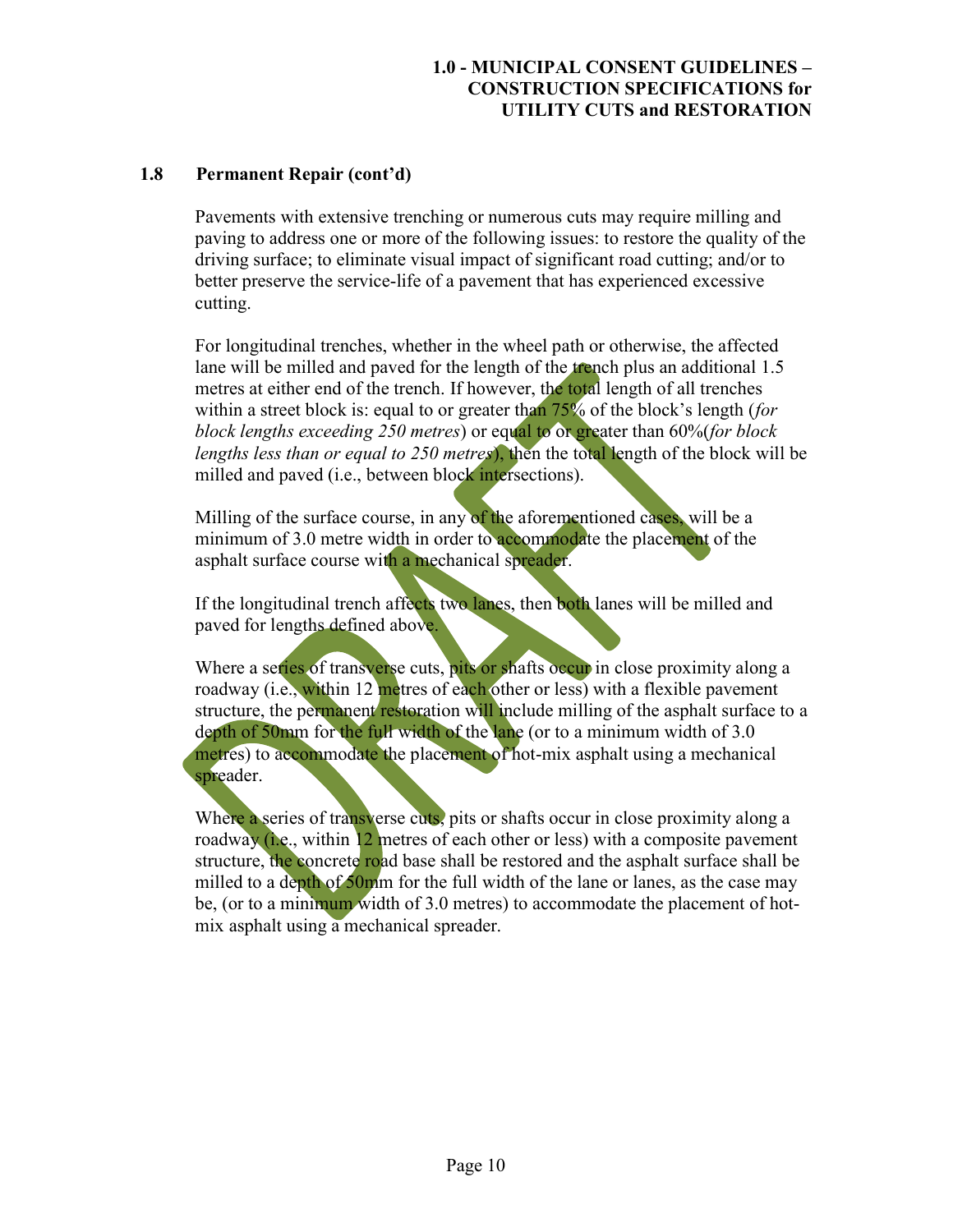# 1.8 Permanent Repair (cont'd)

#### Sidewalk and Curb

Wherever a side of a cut falls between expansion joints, the removal and subsequent restoration shall be extended to the nearest expansion joint.

Where the concrete sidewalk is monolithic with the curb, the sidewalk and the curb shall be cut and removed as a unit.

Wherever space for concrete forms are required to perform sidewalk or curb repairs adjacent to an existing driveway or pavement, the Contractor shall sawcut the driveway or pavement neatly parallel to the sidewalk or curb.

# **Driveway**

Whenever a cut of any size is made in an existing driveway, the Applicant must cut the entire width of the driveway parallel to either existing sidewalk or curb and gutter and repave the entire area.

The surface asphalt restoration shall be extended 300mm beyond the repair area.

Whenever a cut of any size is made in a driveway apron – the entire apron area is to be removed and repaved from the back of curb to the sidewalk.

The Applicant may request an exemption from either requirement by demonstrating that site-specific existing conditions warrant a reduced level of restoration. Any exemption shall be at the sole discretion of the Town

# Utility Cut Surfaces

All permanent repairs to utility cut surfaces that include sidewalks, curbs, boulevards, and driveways shall be constructed to meet the current Town standards and to match the material and thickness design of the structure.

The permanent reinstatement for a roadway pavement structure that consists of asphalt over granular base/sub-base (flexible pavement structure) and asphalt over concrete road base (composite pavement structure) shall also be constructed to match the material and thickness design of the structure.

All hot-mix asphalt materials shall be supplied and placed in accordance with OPSS 310, OPSS 1150, OPSS.MUNI 1101, OPSS.PROV 313 and Section 15 of the Town Specifications.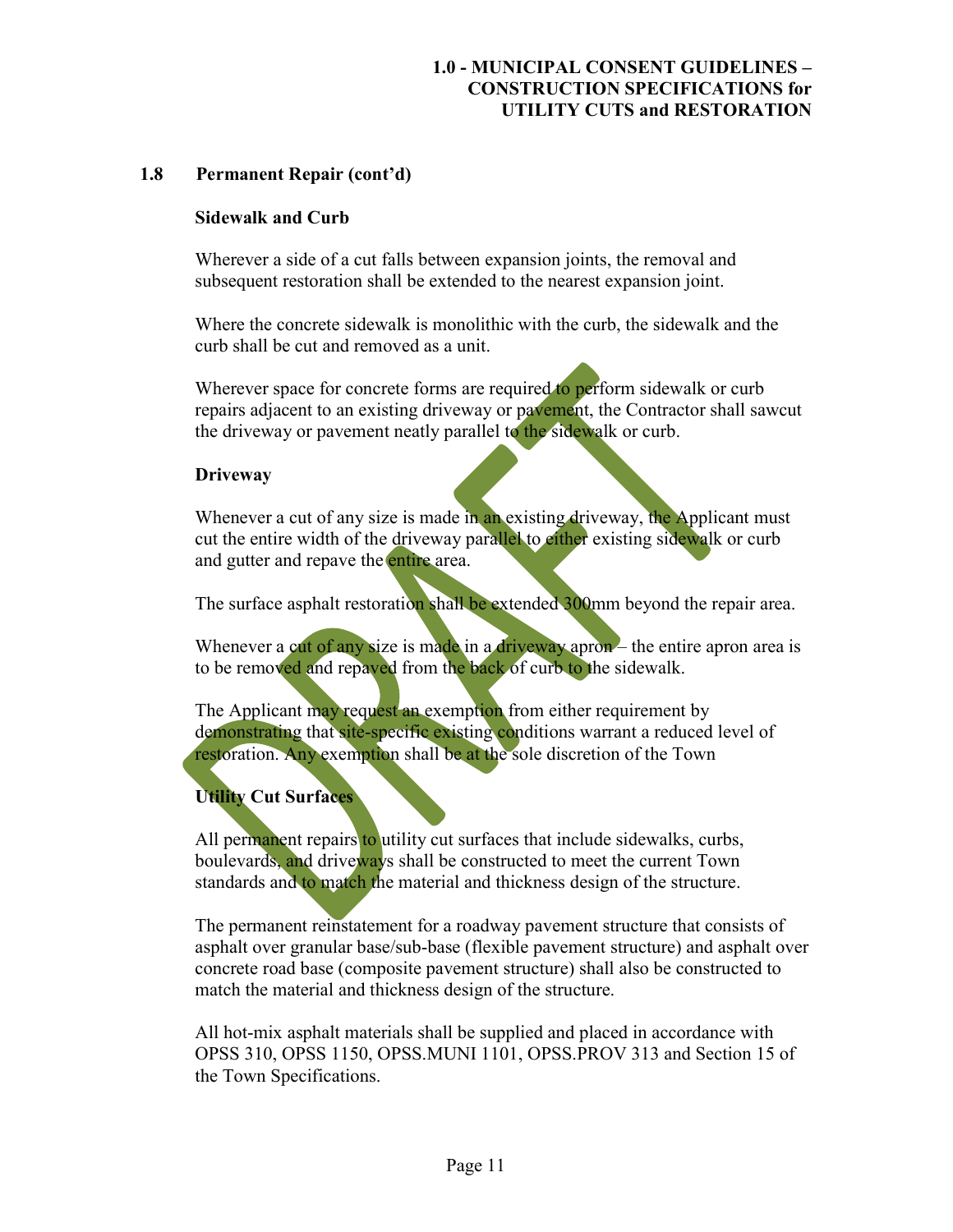#### 1.8 Permanent Repair (cont'd)

#### Placing Asphalt for Permanent Repair

Prior to placement of any Hot Mix Asphalt, the following shall be adhered to:

Before asphalt is laid, the aggregate base shall be inspected and locations with loose material shall be re-compacted to the recommended density level. Whenever space permits, a steel roller with vibration capability shall be used on the final surface of the aggregate base. Caution shall be exercised in moving the equipment into the trench to avoid damage to the edges of the road.

Prior to placement of the asphalt, the vertical faces of the saw cut shall be tack coated using emulsified asphalt or equivalent.

The hot mix asphalt delivered to site shall be visually inspected.

The temperature of the hot mix asphalt delivered to site shall be checked with an appropriate temperature measuring device. Any hot mix asphalt with temperature that has fallen below 130 degree  $\ddot{C}$  at the point of discharge before spreading shall be rejected.

Asphalt shall be laid in lifts of a minimum 75mm. Each lift shall be thoroughly compacted by the suitable compaction method and allowed to cool to 50 degree C before the next lift is laid on top.

At the request of the Town, sampling and a Density check shall be carried out using a nuclear gauge device. Coring is to be used only in case of doubt and/or disagreement about the accuracy of measurements made by the nuclear gauge.

After compaction, the hot asphalt surface shall be protected from the potential for accumulating excessive deformation. Cuts restored using hot mix asphalt should be protected from direct traffic for enough time to gain adequate strength before allowing traffic on the restored cut.

Lanes affected by the cut are kept closed to traffic until the temperature of the aircooled asphalt drops below 40 degree C.

Regardless of the thickness of the asphalt found in the existing road, proper asphalt thickness shall be re-laid without compromising drainage requirements of the road.

All construction joints of the cut shall be lap jointed and taped as per Town Standard S-32.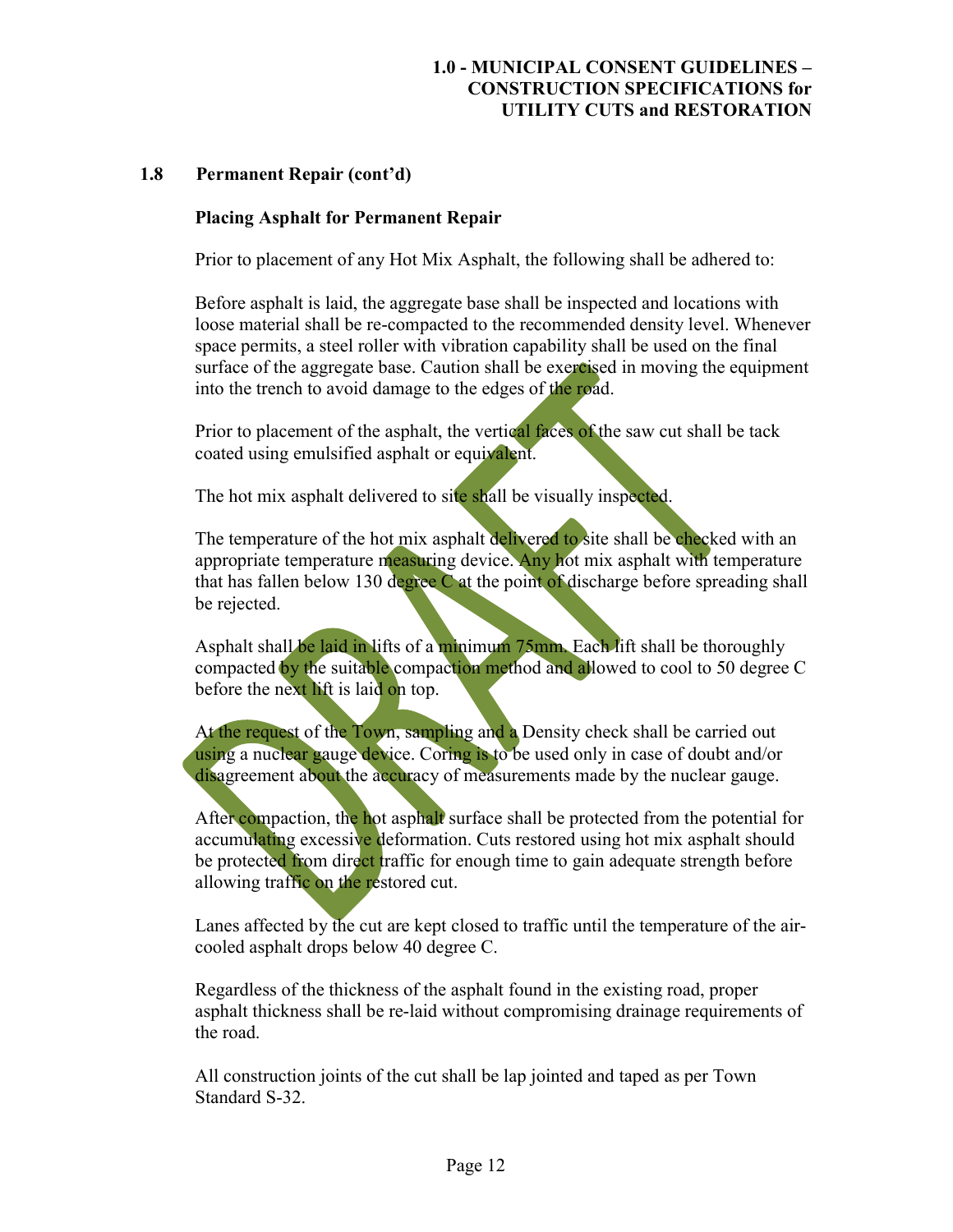#### 1.8 Permanent Repair (cont'd)

Where there is the presence of existing maintenance hole lid, catchbasin and/or watervalve jacket the Applicant must use the Town Standard S-33.

#### Restoration of Cuts in Sodded Areas

All topsoiling and sodding shall take place in accordance to OPSS 802 and OPSS803.

Sod shall not be laid when ground is in a frozen condition or when the site is in adverse conditions such as high wind, frozen soil or soil covered with snow, ice or standing water.

All surface areas designated for sodding shall be fine graded to a uniform surface.

The Applicant or its Contractor shall:

Be responsible for the watering of the sod for 30 days from placement.

Warranty any public or private cut where topsoil and sod has been placed for a period of one (1) year.

Immediately correct any and all settlements during the 1-year maintenance warranty period.

At the end of the 1-year warranty period, all sod placed by the Applicant shall be in as good, or better, health and at the same grade as the surrounding sodded area.

The Town shall:

Periodically monitor the utility cut areas and notify the Applicant of any such warranty issues.

# 1.9 Traffic Control

Compliance with the latest editions of the Ontario Traffic Manual (OTM) Book 7 and the Municipal Consent Requirements is required.

#### 1.10 Management and Disposal of Excess

Management and disposal of excess material shall be according to OPSS 180.